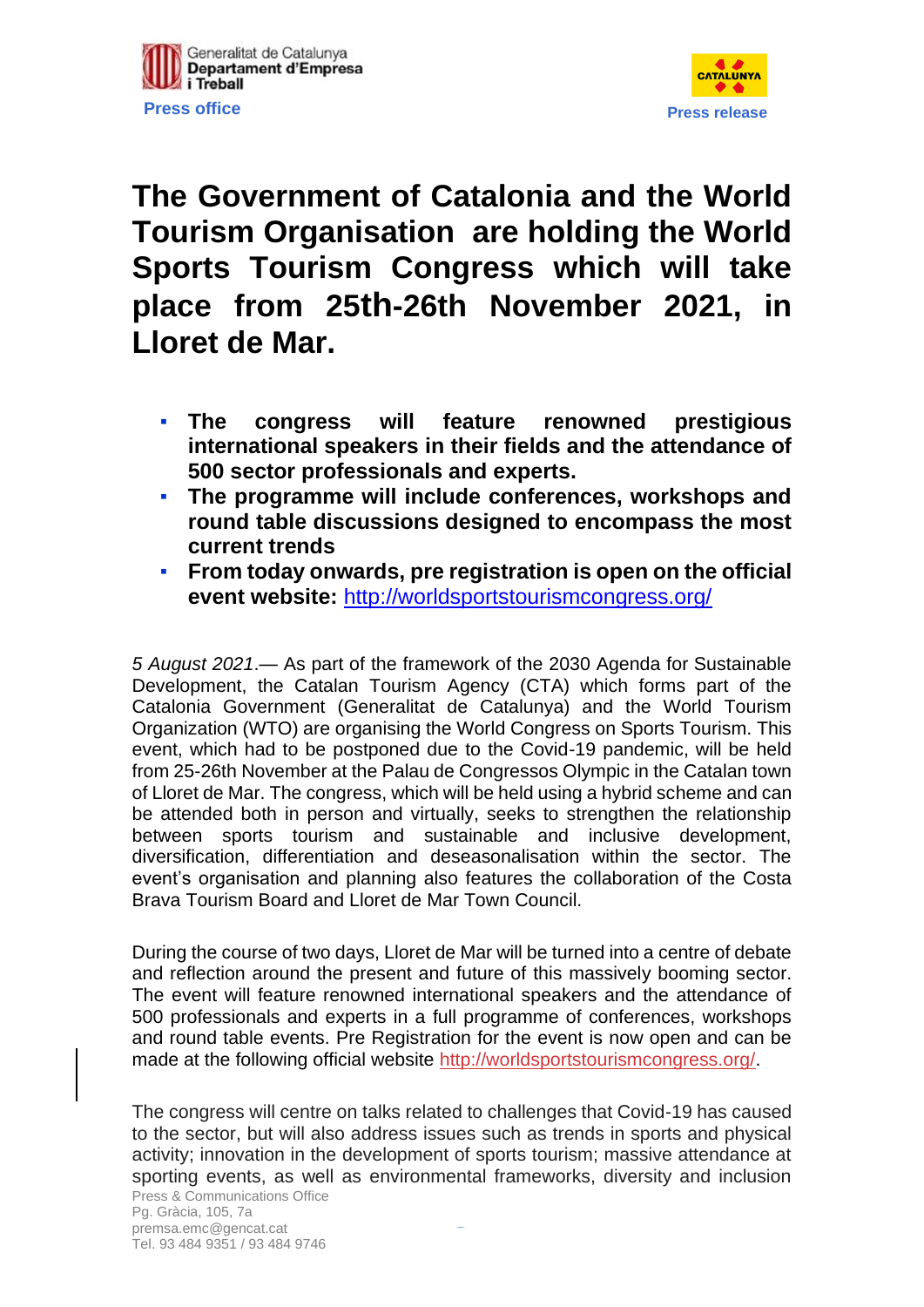



issues in the world of sport. The programme will also feature topics ranging from the different public-private strategies in governance of industry, the sector's digital transformation, e-sports, digital marketing, marketing and advertising. During the course of the two day congress, there will also be different sports activities offered for participants, there will be academic communications and technical visits, and networking spaces will be enabled so that attendees can take advantage of synergies and build professional relationships.

The basis of the hosting of this event is the legacy left by the two major events held so far in the sports tourism field: the Barcelona Declaration on Sports Tourism of 1992 and the Conclusions of the Da Nang (Vietnam) Conference of 2017.

## **Catalonia**, **a Sports Tourism destination**

Sports tourism has established itself as a strategic sector in Catalonia in recent years due to the region's state-of-the-art facilities and the excellent offer provided for those seeking sports-based trips and stays, either individually or as a team. In 2003, the Catalan Tourism Agency created its Sports Tourism Mark, a distinction awarded to towns, facilities and specialised companies that meet quality standards in a range of sports disciplines and recognise excellence in resources and services that enable the practising of sports or enjoyment of events and championships for elite athletes, professionals and fans of major sporting events.

This sector is an area of activity with an increasingly relevant presence in the Catalan economy. During the course of 2018, around 260,000 international tourists chose Catalonia for sporting purposes, with a combined spend reaching nearly 140 million euros. Additionally, more than 500,000 residents of Catalonia and 200,000 people from the rest of Spain moved within or travelled to Catalonia for sports purposes, with a global spend of almost 130 million euros. Furthermore, 133 million of indirect impact and 155 million of induced impact must be added to the 270 million euros of direct impact.

During the last year, the Catalan Tourism Agency has been working on a strategic initiative that will strive to generate new business opportunities for the sports tourism sector and that will improve tourism competitiveness with differentiated value proposals. The goal is to secure international positioning as a benchmark and point of reference for sports and sporting events. Promoted by the Catalonia Convention Bureau under the name of *Meetings and Sports*, this strategy brings together the concepts of Sports Tourism, MICE (Meetings, Incentives, Conventions and Exhibitions / Events) and the Sports Industry. More details about this new initiative will be given during the congress.

## **The venue for the World Sports Tourism Congress 2021**